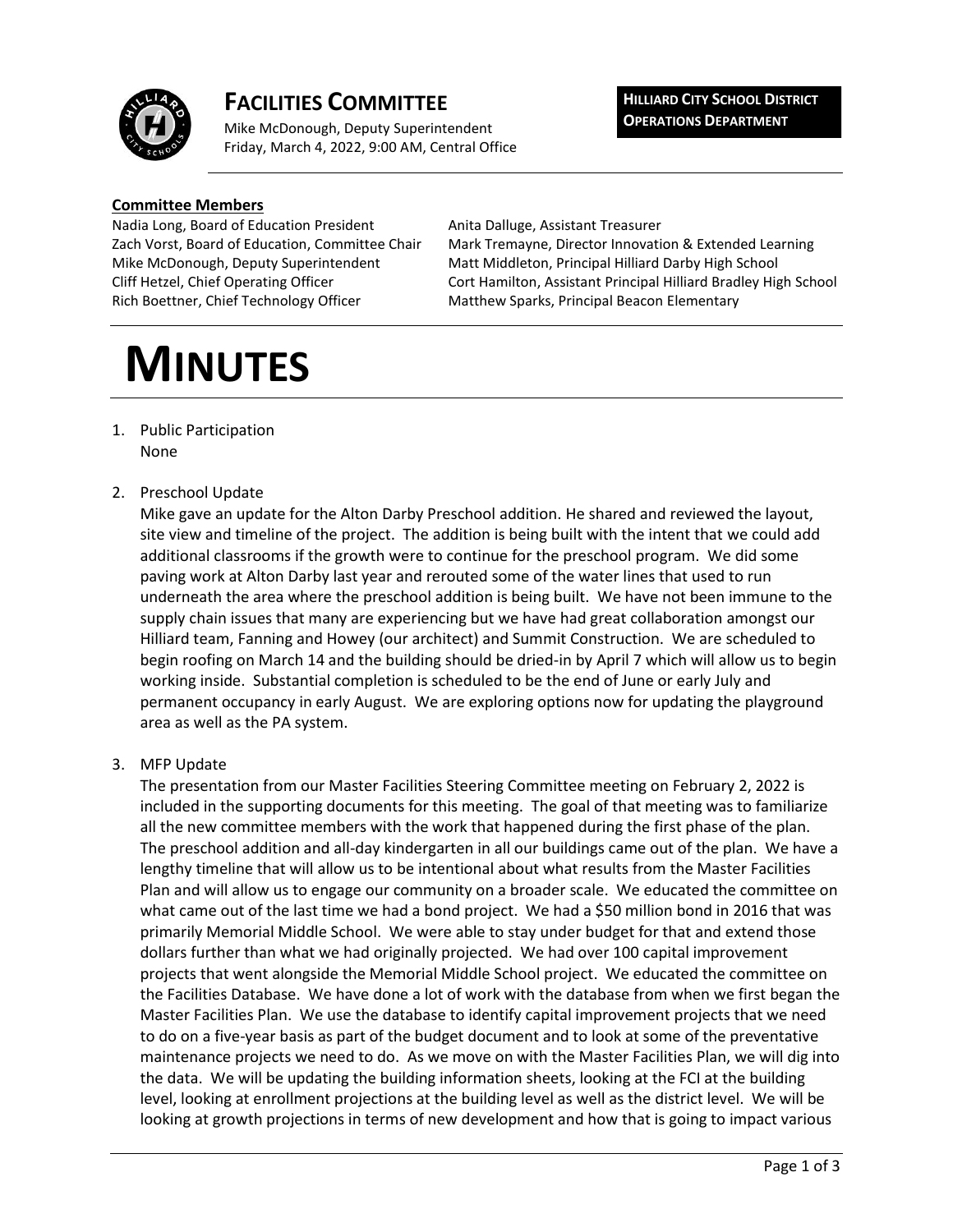schools. This process will need to result in some form of boundary realignment, primarily at the elementary level. We have some buildings on our watch for capacity. Mike explained how program capacity can be misleading. Our goal would be to align any boundary realignment with the outcome of the Master Facilities Plan. Our next meeting is April 20, 2022 and will be in-person.

### 4. Summer Projects Update

Cliff went through the Summer Projects list and gave an update on them.

Paving - We have already covered some repair work at Bradley. The bid package is complete for Heritage and is expected to open bid on March 30. We are working with the team on coordinating the best time for finishing the walk path at Darby.

Building Improvement – The roofing projects at Horizon and Norwich are complete. We will be working on flooring at Davidson. The K-6 Innovation Discovery Centers are expected to be finished by spring break. The walk-in cooler/freezer replacements for Brown, JW Reason and Ridgewood are expected to be completed on time and on budget.

Site Improvement – We have the preschool addition and playground upgrade as discussed earlier. We have water drainage issues at the ILC that we will be working on.

ESSER Projects – We are working on door and window replacements/repairs. We are looking at touchless wash fountains at some of our elementary buildings as options to qualify for ESSER funding. We have identified two mechanical projects, one at Central Office and one at the HUB that we are having evaluated.

Athletic - We are doing a renovation of the Davidson stadium locker room. We will likely work on the other locker rooms the following summer. We have already replaced the stadium wall as a safety concern.

Technology – In addition to the monitor project, we have some network closet improvements to make over the summer that will help us keep up with the data demands of the district every day. If there is any money left, we will do some computer replacement.

Special Projects – These projects all look to be on track and should be completed over the summer.

#### 5. Safety Grants

We have applied for two safety grants and expect to receive both. We are looking into a Visitor Management System to implement at the beginning of next year. It's an easy way for us to manage visitors as they come into our buildings. It does a quick background check with a person's license and prints off a sticker for them to wear that has their picture on it. If there are any red flags, it can be alerted to the building principal. This would not replace what we do on a day to day basis with volunteers in our buildings. We are also looking at adding additional video cameras. We work with our Joint Safety Task Force for everything we do that involves safety. Last school year the Hilliard Police did a vulnerability assessment on each of our buildings. This initiative is a result of that process. We have also been working with Norwich Township Fire Department to add an additional door barricade system for all our classroom doors. Our goal is to have this completed this summer and be utilized at the start of the school year. We will be working with Hilliard Police and Norwich Township Fire department to include training on this as a component of our safety training in the fall.

6. Electric Bus Grant

We are in the process of exploring an electric bus grant. We would potentially add some charging stations to begin with. There is a great environmental impact but there are also some cons associated with these buses. The cost is about three times the cost of a normal bus. The electric buses would not be a good option for a long trip but would be a good resource for our daily routes, particularly elementary. The battery lasts for about 170 miles. Our daily routes range from 30 to 50 miles in a day. The braking system retains some charge so it would be better to use them for short